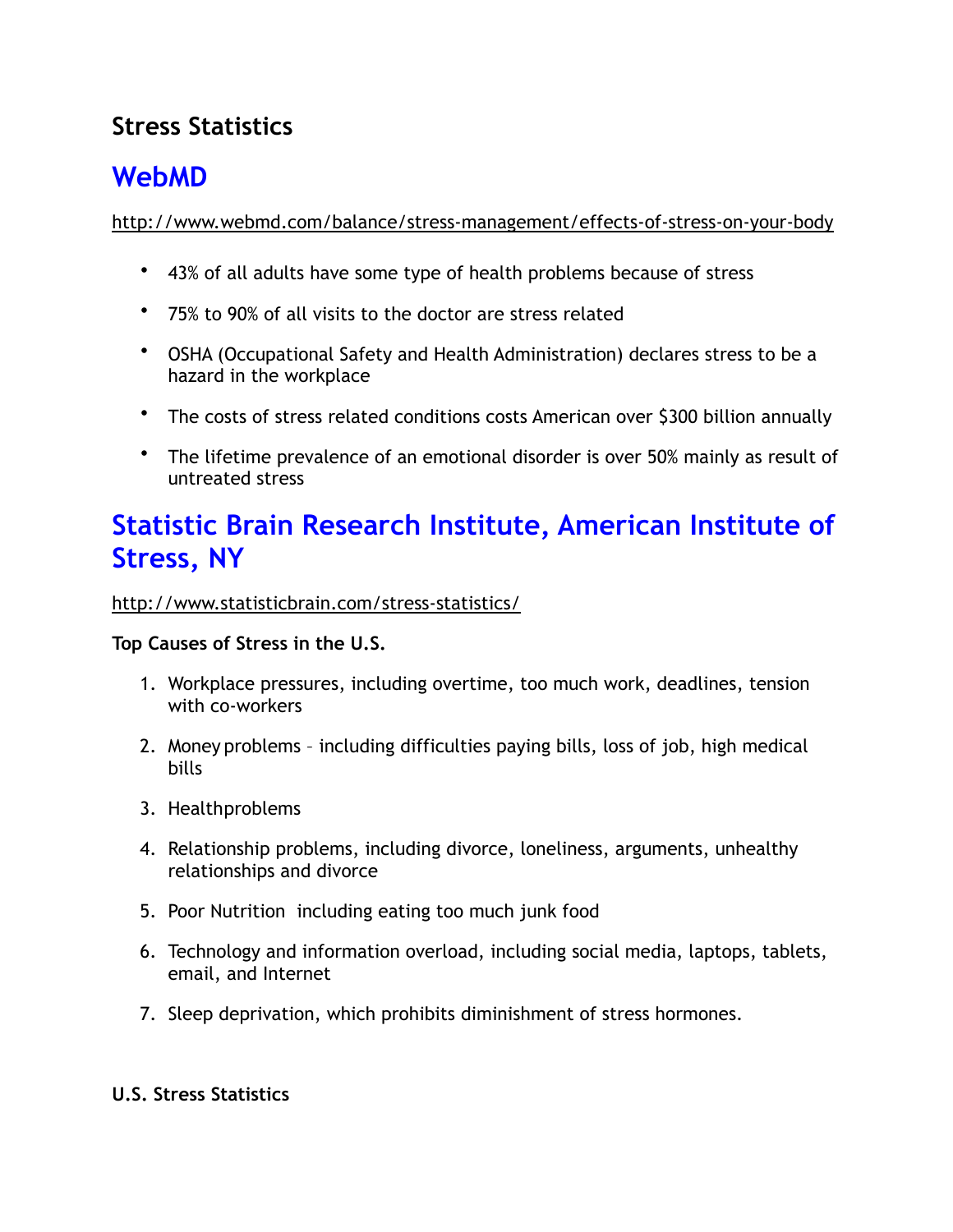- 77% of people regularly suffer from physical symptoms caused by stress
- 73% regularly suffer from psychological symptoms caused by stress
- 33% of people report extreme stress
- 48% of people believe stress has increased over the past 5 years
- 48% of people report sleepless nights from stress

#### **Stress Impact Statistics**

48% of those surveyed report a negative impact on their personal and professional life

31% of employed adults say they have difficulty managing work and family responsibilities

35% cited jobs interfering with their family or personal time as a significant source of stress.

54% said that stress has caused them to fight with people close to them

26% reported alienation from friends and family because of stress

Annual costs to employers in stress related health care and missed work are \$300 **Billion** 

30% say they are "always" or "often" under stress at work

#### **Stress Related Physical Symptoms Cited**

51% reported fatigue

44% reported headaches

34% reported upset stomach

30% reported muscle tension

23% reported changes in appetite

17% reported teeth grinding

15% reported changes in sex drive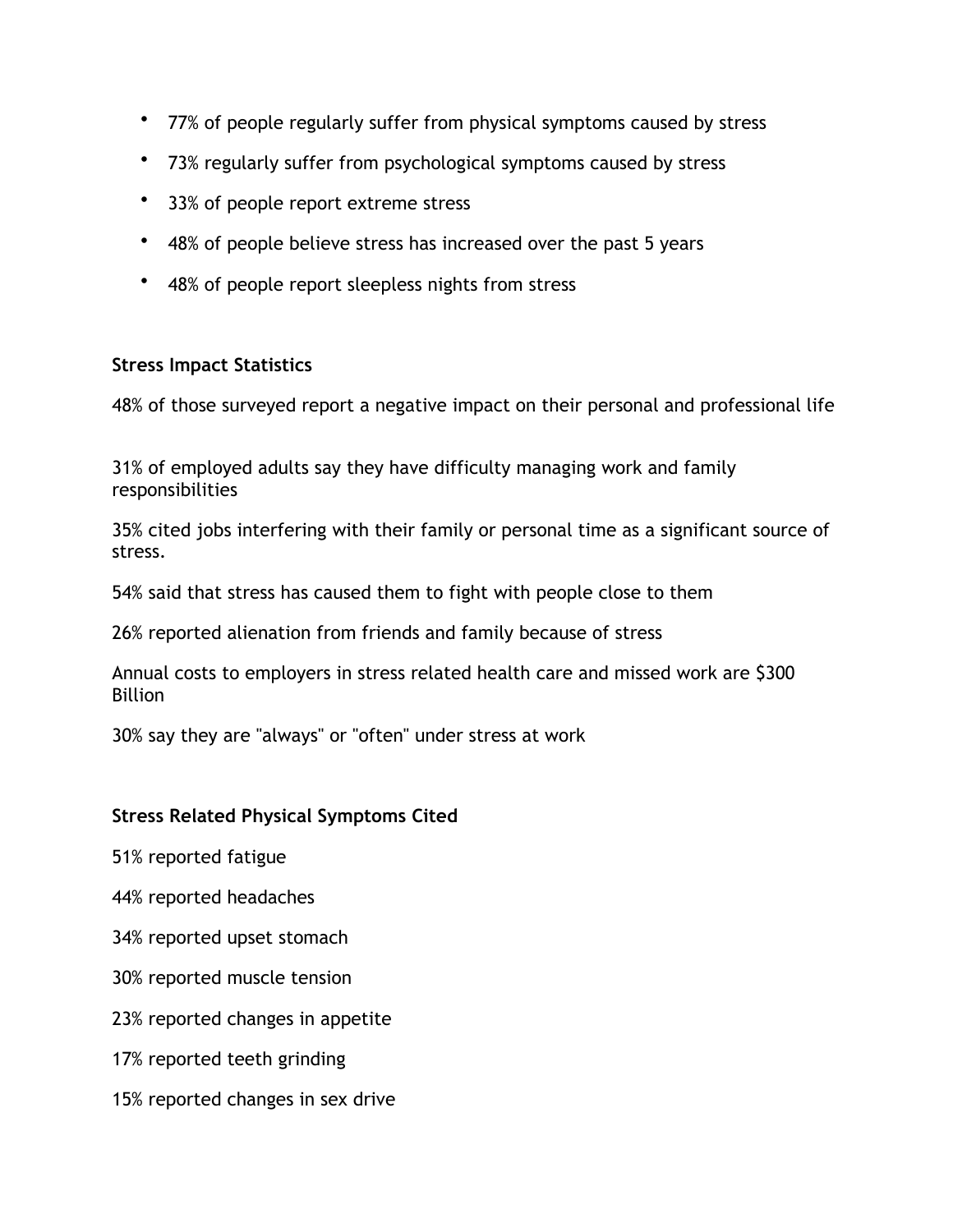### 13% reported feeling dizzy

#### **Stress Related Psychological Symptoms Cited**

50% reported irritability or anger

45% reported nervousness

45% reported lack of energy

35% reported feeling as though you could cry